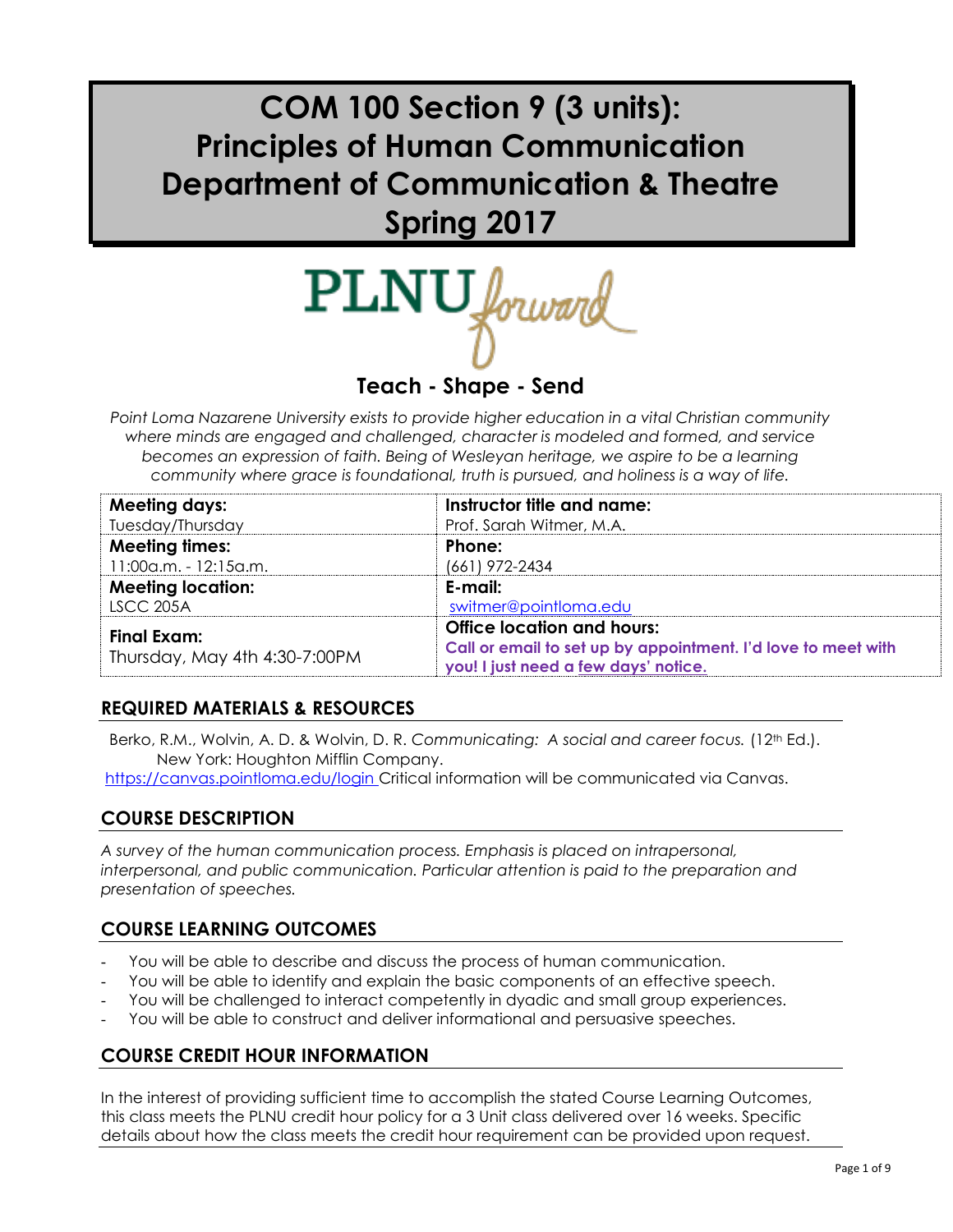### **COURSE PROCEDURE**

You are expected to be familiar with all material in Canvas, including this syllabus and class schedule.

#### **ASSESSMENT & GRADING**

|        | Grade Scale (% to Letter): |           |    |
|--------|----------------------------|-----------|----|
| 93-100 | A                          | 73-76     | C  |
| 90-92  | A-                         | 70-72     | C- |
| 87-89  | B+                         | 67-69     | D+ |
| 83-86  | B                          | 63-66     | Ð  |
| 80-82  | B-                         | $60 - 62$ | D- |
| 77-79  | €+                         | $0 - 59$  | F  |

**A:** Indicates exceptional work that reflects **deep thinking, superb creativity, individual incentive** and an **extremely high level of intellectual attainment**.

**B:** Indicates very good work that reflects a thorough understanding of theory and practice.

**C: Indicates work that reflects a satisfactory completion of the assignment as directed.**

**D:** Indicates work that, although passing, reflects a lack of understanding of theory and/or fails to fulfill the assigned task.

**F:** Indicates work that reflects an inability or unwillingness to do the assigned tasks.

#### **Course Point Values:**

| Assignment                                      | <b>Point Value</b> |
|-------------------------------------------------|--------------------|
| Quizzes (10 at 10 pts. Each)                    | 90                 |
| Impromptu Speeches (2 at 10 pts. Each)          | 20                 |
| Media Use Diary & Analysis                      | 20                 |
| Cultural Experience Reflection Essay            | 20                 |
| Interview "Midterm"                             | 100                |
| Interview Reflection Essay                      | 15                 |
| Group Speech to inform                          | 100                |
| Peer Informative Grades                         | 10                 |
| Peer Evaluations (5 Evaluations at 5 pts. Each) | 25                 |
| Persuasive Speech                               | 100                |
|                                                 |                    |

#### **Total 500**

#### **STUDENT RESPONSIBILITY**

It is the student's responsibility to maintain his/her class schedule. Should the need arise to drop this course (personal emergencies, poor performance, etc.), the student has the responsibility to follow through (provided the drop date meets the stated calendar deadline established by the university), not the instructor. Simply ceasing to attend this course or failing to follow through to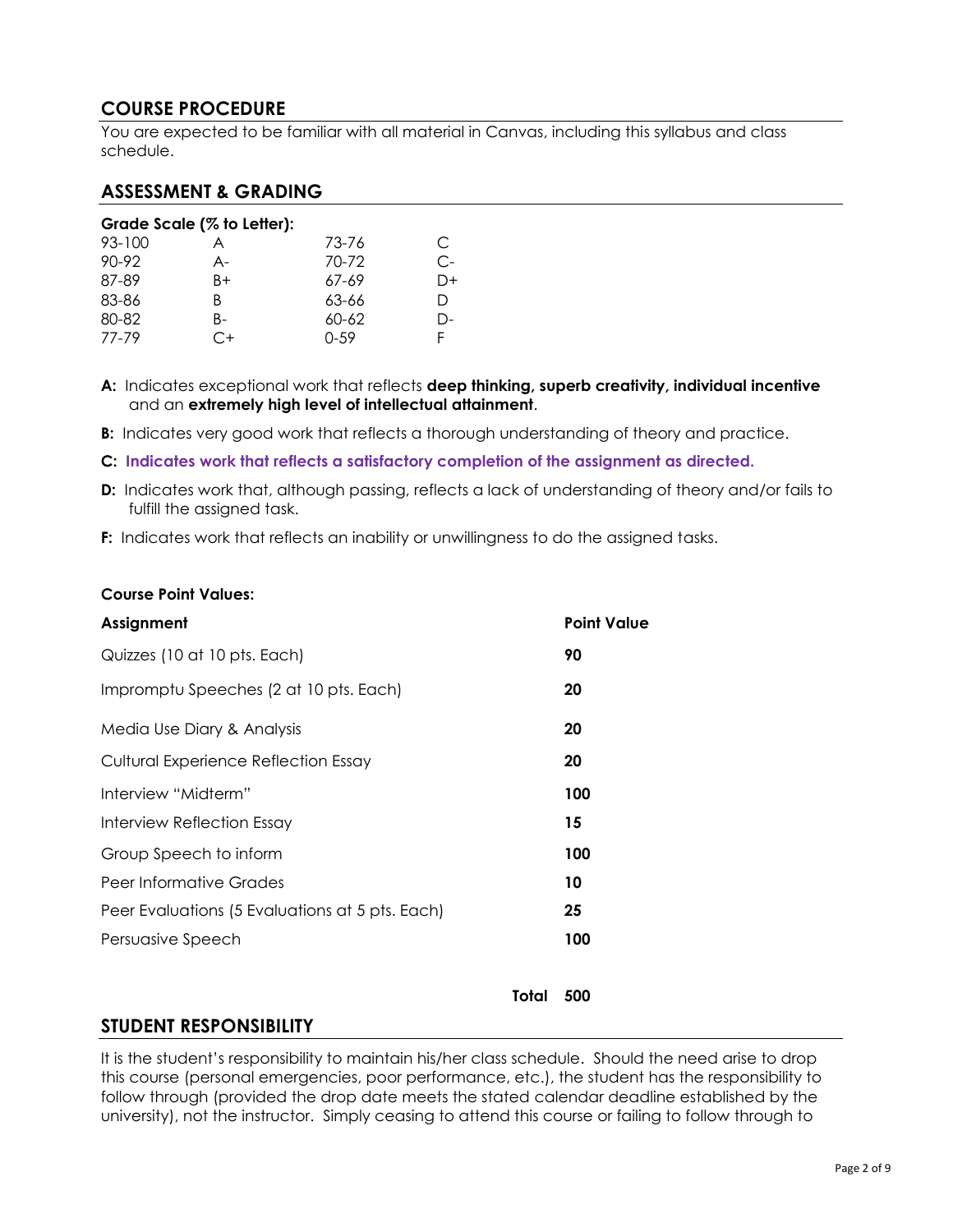arrange for a change of registration (drop/add) may easily result in a grade of F on the official transcript.

# **INCOMPLETES AND LATE ASSIGNMENTS**

All assignments are to be submitted/turned in by the beginning of the class session when they are due—including assignments posted in Canvas. Missed quizzes and in-class activities cannot be made up by students. Missing class on an assigned speech day without valid notice will result in a zero for that assignment. Homework and other assignments will be accepted late for a reduced grade only if the student gets permission for late submissions before the assignment is due. Homework and other assignments will not be accepted for any credit if turned in late without prior permission for a late extension. So ask for an extension before the assignment is due!

### **ATTENDANCE AND PARTICIPATION**

Regular and punctual attendance at all classes is considered essential to optimum academic achievement. You are expected to attend each class session. It is recognized that many of you have outside commitments to the university; these are considered excused, but must be cleared with the instructor PRIOR to the absence and written documentation presented, including sports. If you are absent from more than 10 percent of class meetings, I have the option of filing a written report which may result in de-enrollment. If the absences exceed 20 percent, you may be deenrolled without notice. If the date of de-enrollment is past the last date to withdraw from a class, you will be assigned a grade of W or WF consistent with university policy in the grading section of the catalog. See **Academic Policies** in the undergrad student catalog.

# **ASSIGNMENT STYLE & FORMATTING**

All speech outlines, the final paper and assignments are to be typed, double-spaced, using Times New Roman, 12 pt. font, with 1" margins. Speech outlines are required to use APA formatting for source citations and bibliographies. Please refer to www.apa.org,

http://owl.english.purdue.edu/owl/section/2/10/ or your friendly local librarian for help with paper formatting.

### **USE OF TECHNOLOGY**

Point Loma Nazarene University encourages the use of technology for learning, communication, and collaboration. However, cell phones must be turned off before class begins. Laptops, tablets and all other electronic devices cannot be used during lecture/discussion without permission by the instructor or authorized by the [Disability Resource Center](http://www.pointloma.edu/experience/offices/administrative-offices/academic-advising-office/disability-resource-center) (DRC). The use of these technology devices during any class period will result in a deduction of 5 points (per use) toward your total grade.

### **ACADEMIC HONESTY**

"PLNU exists to provide higher education in a vital Christian community where minds are engaged and challenged, character is modeled and formed…"(PLNU Catalog). As such students should demonstrate academic honesty by doing original work and by giving appropriate credit to the ideas of others. As explained in the university catalog, academic dishonesty is the act of presenting information, ideas, and/or concepts as one's own when in reality they are the results of another person's creativity and effort. Violations of university academic honesty include cheating, plagiarism, falsification, aiding the academic dishonesty of others, or malicious misuse of university resources. A faculty member who believes a situation involving academic dishonesty has been detected may assign a failing grade for a) that particular assignment or examination, and/or b) the course following the procedure in the university catalog. Students may appeal also using the procedure in the university catalog. See [Academic Policies](http://www.pointloma.edu/experience/academics/catalogs/undergraduate-catalog/point-loma-education/academic-policies) for further information.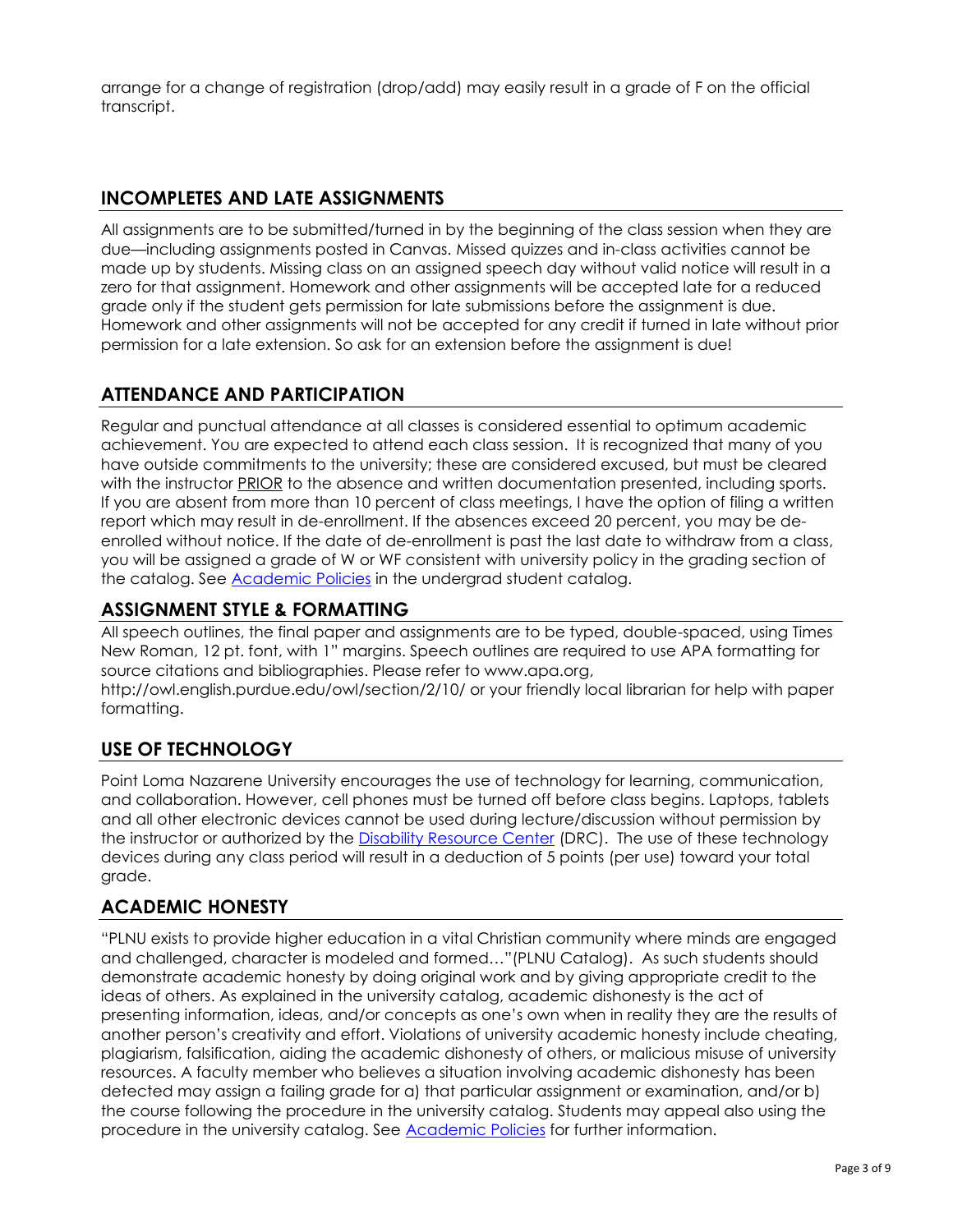# **ACADEMIC ACCOMMODATIONS**

While all students are expected to meet the minimum academic standards for completion of this course as established by the instructor, students with disabilities may request academic accommodations. At Point Loma Nazarene University, students must request that academic accommodations by filing documentation with the [Disability Resource Center](http://www.pointloma.edu/experience/offices/administrative-offices/academic-advising-office/disability-resource-center) (DRC), located in the Bond Academic Center. Once the student files documentation, the Disability Resource Center will contact the student's instructors and provide written recommendations for reasonable and appropriate accommodations to meet the individual needs of the student. See [Academic](http://www.pointloma.edu/experience/academics/catalogs/undergraduate-catalog/point-loma-education/academic-policies)  [Policies](http://www.pointloma.edu/experience/academics/catalogs/undergraduate-catalog/point-loma-education/academic-policies) in the (undergrad/graduate as appropriate) academic catalog.

### **FERPA POLICY**

In compliance with federal law, neither PLNU student ID nor social security number should be used in publicly posted grades or returned sets of assignments without student written permission. This class will meet the federal requirements by (Note: each faculty member should choose one strategy to use: distributing all grades and papers individually; requesting and filing written student permission; or assigning each student a unique class ID number not identifiable on the alphabetic roster.). Also in compliance with FERPA, you will be the only person given information about your progress in this class unless you have designated others to receive it in the "Information Release" section of the student portal. See **Policy Statements** in the (undergrad/ graduate as appropriate) academic catalog.

### **FINAL EXAMINATION POLICY**

Successful completion of this class requires taking the final examination **on its scheduled day**. The final examination schedule is posted on the [Class Schedules](http://www.pointloma.edu/experience/academics/class-schedules) site and on Canvas. No requests for early examinations or alternative days will be approved.

### **COPYRIGHT POLICY**

Point Loma Nazarene University, as a non-profit educational institution, is entitled by law to use materials protected by the US Copyright Act for classroom education. Any use of those materials outside the class may violate the law.

### **COURSE SCHEDULE AND ASSIGNMENTS**

- **1.** There are three(3) major speaking assignments required for this course: Two are individual and one is a group speech.
- **2.** There are multiple written assignments required for this course, including: outlines for each speech, a 2-page essay reflecting on media use, a 2-page essay reflecting on the interview process, and a 2-page essay reflecting on a cultural experience before the informative speech.
- **3.** See Canvas for additional assignment details & schedule.

#### **EXPLANATION OF CLASS ASSIGNMENTS – See Canvas for details, examples and links.**

#### **1. Quizzes:**

- a. Description: Online quizzes will cover the reading material that is due on the following day that class is scheduled. Quizzes will be posted to Canvas and are due by 11:59pm the day before class. Quizzes cannot be re-taken or made up for, no matter the reason for missing the quiz.
- b. Requirements: Students must take the quiz on Canvas well in advance to its due time, in case of any Internet or website glitches. The student is responsible for taking the quiz with plenty of time to contact the Library Helpdesk in case of any issues.
- c. Style Standard: Non-Applicable.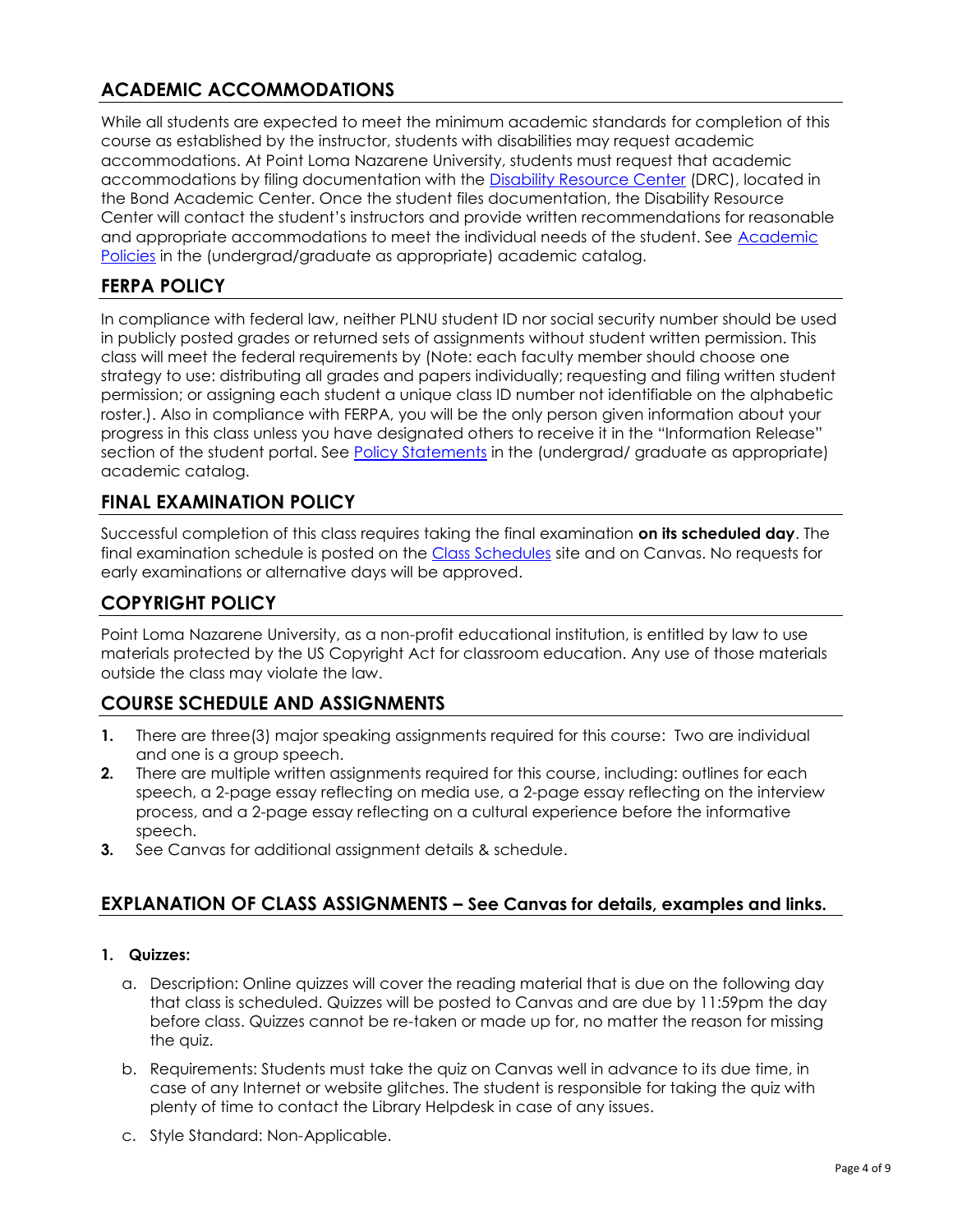#### **2. Impromptu Speeches**

- a. Description: Students will be selected at random to get up in front of the class and talk about a topic given by the professor. Students do not need to prepare for these speeches, but must be present to deliver the speech. Students cannot re-do impromptu speeches that they missed.
- b. Requirements: Students must be present in class in order to give their pop speech. Students will not know what days they will be asked to deliver an impromptu speech, and their name may be called at any time. Speeches will be administered at random and each student will be selected a minimum of two (2) times.
- c. Style Standard: Non-Applicable.

#### **3. Media Use Diary and Analysis**

- a. Description: You must keep track of your media use for one week (7 full days). At the end of this week, you will write a thoughtful reflection on your media consumption.
- b. Requirements:

#### **4. The Interview:**

- a. Description: You are interviewing for a job in a career field of your choice. Your job in this assignment is to get hired.
- b. Requirements: You must figure out what job you'd like to apply for and submit a resume and cover letter for that position. You will be assigned a date and time (within class hours) to show up in professional attire and do your best to get hired. After your interview, you will submit a 2-page essay of personal reflection on how you think you did, along with a selfassessment of how you communicate and what areas you need to grow in.
- c. Resume & Cover Letter Style Standard: This is up to you. What do you think will get you hired?
- d. Reflective Essay Style Standard: APA. Times New Roman, size 12 font, double-spaced.

#### 5. **GROUP Speech to Inform**:

- a. Description: Your job is to inform the class about a cultural experience that you believe they would find interesting and most likely do not already know about. This assignment is meant to combine your skills of research and presentation. In groups of 4 or 5 students, you must inform the class on an approved topic that utilizes 8-10 credible sources and last 20 minutes. Each student must speak for at least 4 minutes and contribute two (2) research sources to the project. Additionally, a physical copy of the speech outline must be provided to the instructor for grading purposes.
- b. Requirements:
	- i. Students must attend an event in a culture they are unfamiliar with. This will be the focus of their informative speech. A 2-page reflection of the cultural experience is due before the day of the speech.
	- ii. Students must inform the class on an approved topic that utilizes 3-5 credible source (per student) and lasts 3:30-5:00 minutes (per student). Additionally, a physical copy of the speech outline must be provided to the instructor for grading purposes.
- c. Style Standard: APA. Times New Roman, size 12 font, double-spaced.

#### **6. Peer Evaluations:**

a. Description: Students will be given forms that they will fill in with an honest assessment of what their peers were like to work with in the group speech project. This ensures that all students put in equal amounts of work, and if a student did not do their part, that their team members can be honest about it in an anonymous manner.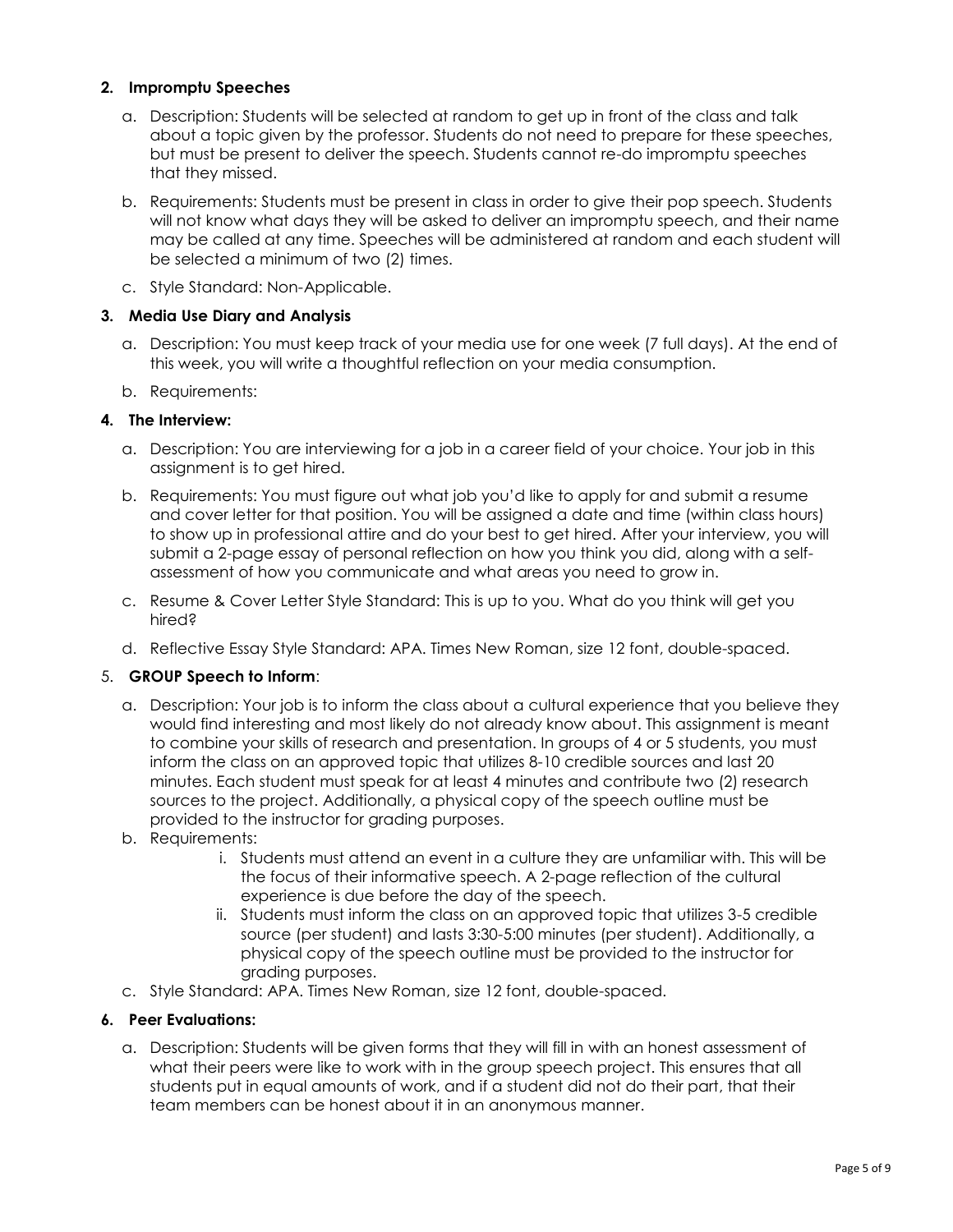- b. Requirements: Students must attend class on their specified day to speak and fill out peer evaluation forms.
- c. Style Standard: Non-Applicable.

#### **7. Informative Group Speech Peer-to-Peer Grades:**

- a. Description: Students will be given forms that they will fill in with an honest assessment of how they think the other group speeches should be graded. This form will allow students to experience what it is like to thoughtfully critique a public speech according to fair grading practices.
- b. Requirements: Students must attend class on their specified day to speak and fill out peer grading forms.
- c. Style Standard: Non-Applicable.

#### 8. **Speech to Persuade**:

- a. Description: You are being given the opportunity to not only educate your fellow classmates about an issue, but offer your own idea of a solution to that problem that your classmates would be able pursue on their own time. This assignment is meant to combine your skills of research, presentation and argumentation.
- b. Requirements: Students must persuade the class on an approved topic that utilizes 5 credible sources and last 5-8 minutes. Students must identify a problem and utilize one or more persuasive techniques discussed in the textbook to convince the audience that the issue is important. A solution or call to action must also be provided.
- c. Style Standard: APA. Times New Roman, size 12 font, double-spaced.

#### **9. Persuasive Speech Peer-to-Peer Grades:**

- a. Description: Students will be given forms that they will fill in with an honest assessment of how they think the other group speeches should be graded. This form will allow students to experience what it is like to thoughtfully critique a public speech according to fair grading practices.
- b. Requirements: Students must attend class on their specified day to speak and fill out peer grading forms.
- c. Style Standard: Non-Applicable.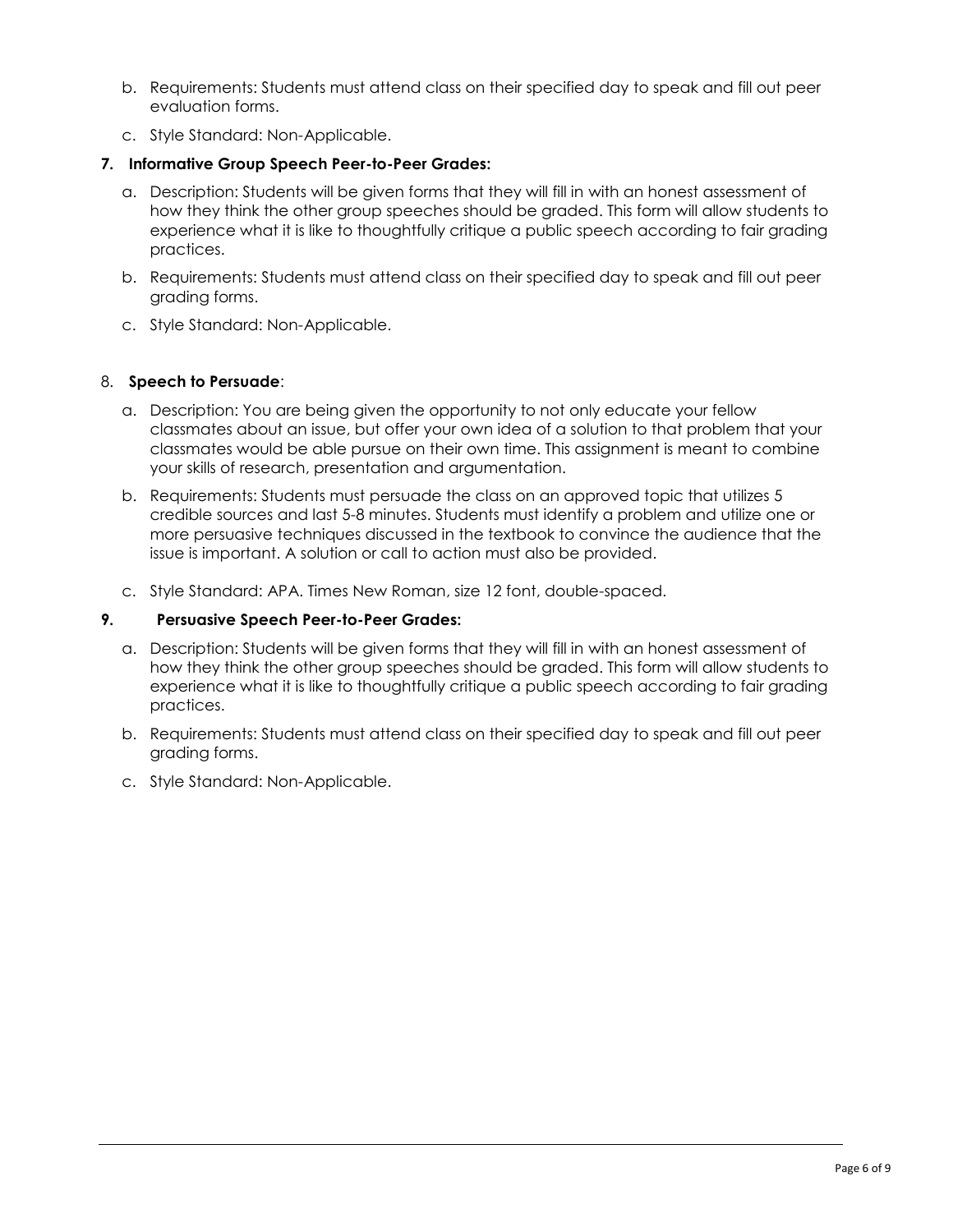# **COURSE CALENDAR**

| <b>Date</b> | <b>Discussion/Activity</b>                                 | <b>HW Due</b>                 | <b>HW Assigned</b>                   |
|-------------|------------------------------------------------------------|-------------------------------|--------------------------------------|
| 1/10/17     | <b>NO CLASS:</b>                                           |                               | <b>NONE</b>                          |
|             | <b>TUESDAY as a MONDAY schedule</b>                        |                               |                                      |
|             |                                                            |                               |                                      |
|             |                                                            |                               |                                      |
| 1/12/17     | Class introduction                                         |                               | Ch.6                                 |
|             | <b>AND</b>                                                 |                               | QUIZ(H1)                             |
|             | Presentation of syllabus                                   |                               |                                      |
|             |                                                            |                               |                                      |
|             |                                                            |                               |                                      |
| 1/17/17     | <b>IMRPOMPTU SPEECHES</b>                                  | Ch.6                          | Ch.1                                 |
|             | Ch. 6: Interpersonal and<br><b>Electronically Mediated</b> |                               | QUIZ (#2)                            |
|             | Communication                                              |                               | Media Use Diary &<br>Analysis        |
|             |                                                            |                               |                                      |
|             |                                                            |                               |                                      |
| 1/19/17     | MRPOMPTU SPEECHES                                          | Ch.1                          | Ch.3                                 |
|             | Ch. 1: The Human<br><b>Communication Process</b>           | Media Use Diary<br>& Analysis | <b>AND</b>                           |
|             |                                                            |                               | Ch.4                                 |
|             |                                                            |                               | QUIZ (#3)                            |
| 1/24/17     | <b>IMRPOMPTU SPEECHES</b>                                  | Ch.3                          | Ch.8                                 |
|             | Ch. 3: Nonverbal Communication                             | <b>AND</b>                    | $QUIZ$ (#4)                          |
|             | <b>AND</b>                                                 | Ch.4                          |                                      |
|             | Ch. 4: Listening                                           |                               |                                      |
| 1/26/17     | <b>NO CLASS</b>                                            |                               |                                      |
| 1/31/17     | Guest Speaker: JR Mahon                                    | Ch.8                          | Resume & Cover<br>Letter Rough Draft |
|             | <b>AND</b>                                                 |                               |                                      |
|             | Ch. 8: The Interview                                       |                               |                                      |
| 2/2/17      | <b>IMRPOMPTU SPEECHES</b>                                  | Resume &<br>Cover Letter      | Resume & Cover<br>Letter             |
|             | Resume Workshop                                            | Rough Draft                   |                                      |
| 2/7/17      | Interviews (6 people)                                      | <b>Printed Resume</b>         | Resume & Cover                       |
|             |                                                            |                               | Letter Final Draft<br>Due on Canvas  |
| 2/9/17      | Interviews (6 people)                                      | <b>Printed Resume</b>         | Reflective Essay                     |
|             |                                                            |                               |                                      |
| 2/14/17     | Interviews (5 people)                                      | <b>Printed Resume</b>         | Reflective Essay                     |
|             |                                                            |                               |                                      |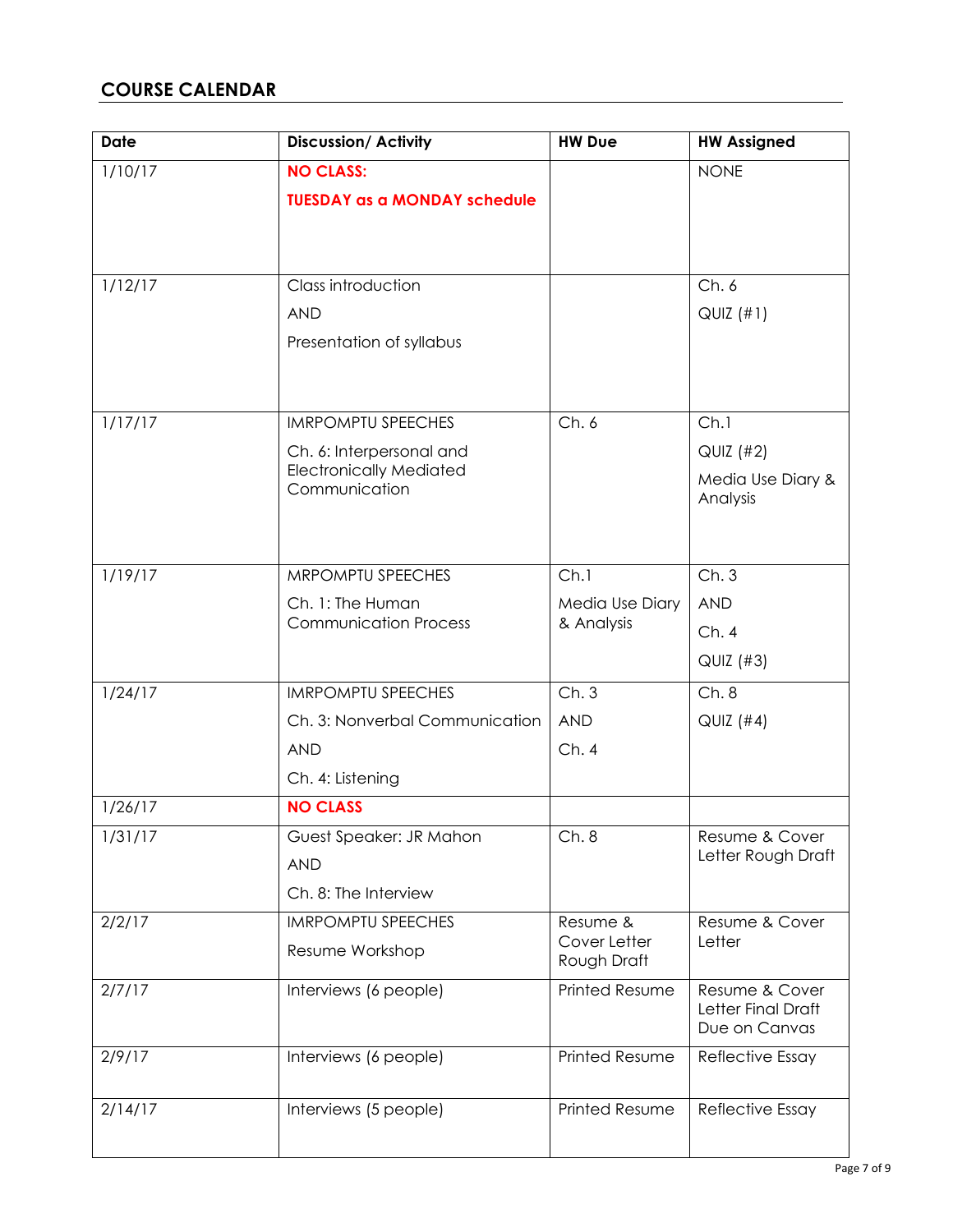| 2/16/17            | Interviews (5 people)                              | <b>Printed Resume</b> | Reflective Essay           |
|--------------------|----------------------------------------------------|-----------------------|----------------------------|
|                    |                                                    |                       | <b>AND</b>                 |
|                    |                                                    |                       |                            |
|                    |                                                    |                       | Ch. 14                     |
|                    |                                                    |                       | QUIZ (#5)                  |
| 2/21/17            | <b>IMRPOMPTU SPEECHES</b>                          | Reflective Essay      | Ch.9                       |
|                    | Ch. 14: Public Speaking: The<br>Informative Speech | <b>AND</b>            | <b>AND</b>                 |
|                    |                                                    | Ch. 14                | Ch. 10                     |
|                    |                                                    |                       | $QUIZ$ (#6)                |
| 2/23/17            | <b>IMRPOMPTU SPEECHES</b>                          | Ch.9                  | Ch. 11                     |
|                    | Ch. 9: The Concepts of Groups                      | <b>AND</b>            | <b>NO QUIZ</b>             |
|                    | <b>AND</b>                                         | Ch. 10                |                            |
|                    | Ch. 10: Participating in Groups                    |                       |                            |
| 2/28/17            | <b>IMRPOMPTU SPEECHES</b>                          | Ch. 11                | Ch. 12                     |
|                    | Ch. 11: Public Speaking: Planning                  |                       | <b>QUIZ ON 11 &amp; 12</b> |
|                    | the Message                                        |                       | (#7)                       |
| 3/2/17             | <b>IMRPOMPTU SPEECHES</b>                          | Ch. 12                | Ch. 13                     |
|                    | Ch. 12: Public Speaking:<br>Developing the Message |                       | <b>NO QUIZ</b>             |
| 3/7/17             |                                                    |                       |                            |
| ***Spring Break*** |                                                    |                       |                            |
| 3/9/17             |                                                    |                       |                            |
| ***Spring Break*** |                                                    |                       |                            |
| 3/14/17            | <b>IMRPOMPTU SPEECHES</b>                          | Ch. 13                | Ch. 16                     |
|                    | Ch. 13: Public Speaking:                           |                       | <b>QUIZ ON 13 &amp; 16</b> |
|                    | Structuring the Message                            |                       | (#8)                       |
| 3/16/17            | <b>IMRPOMPTU SPEECHES</b>                          | Ch. 16                | Work on Outline            |
|                    | Ch. 16: Public Speaking:<br>Presenting the Message |                       |                            |
| 3/21/17            | <b>IMRPOMPTU SPEECHES</b>                          | Outline Rough         | Work on Outline            |
|                    | <b>AND</b>                                         | Draft                 |                            |
|                    | SPEECH CRITIQUE DAY                                |                       |                            |
| 3/23/17            | MRPOMPTU SPEECHES                                  |                       | Meet outside of            |
|                    | <b>AND</b>                                         |                       | class to practice          |
|                    | GROUP WORK DAY (in class)                          |                       |                            |
| 3/28/17            | Group Speech to Inform<br>Presentations            | Group Outline         |                            |
|                    | <b>AND</b>                                         |                       |                            |
|                    | Peer-to-Peer Grading Assessment                    |                       |                            |